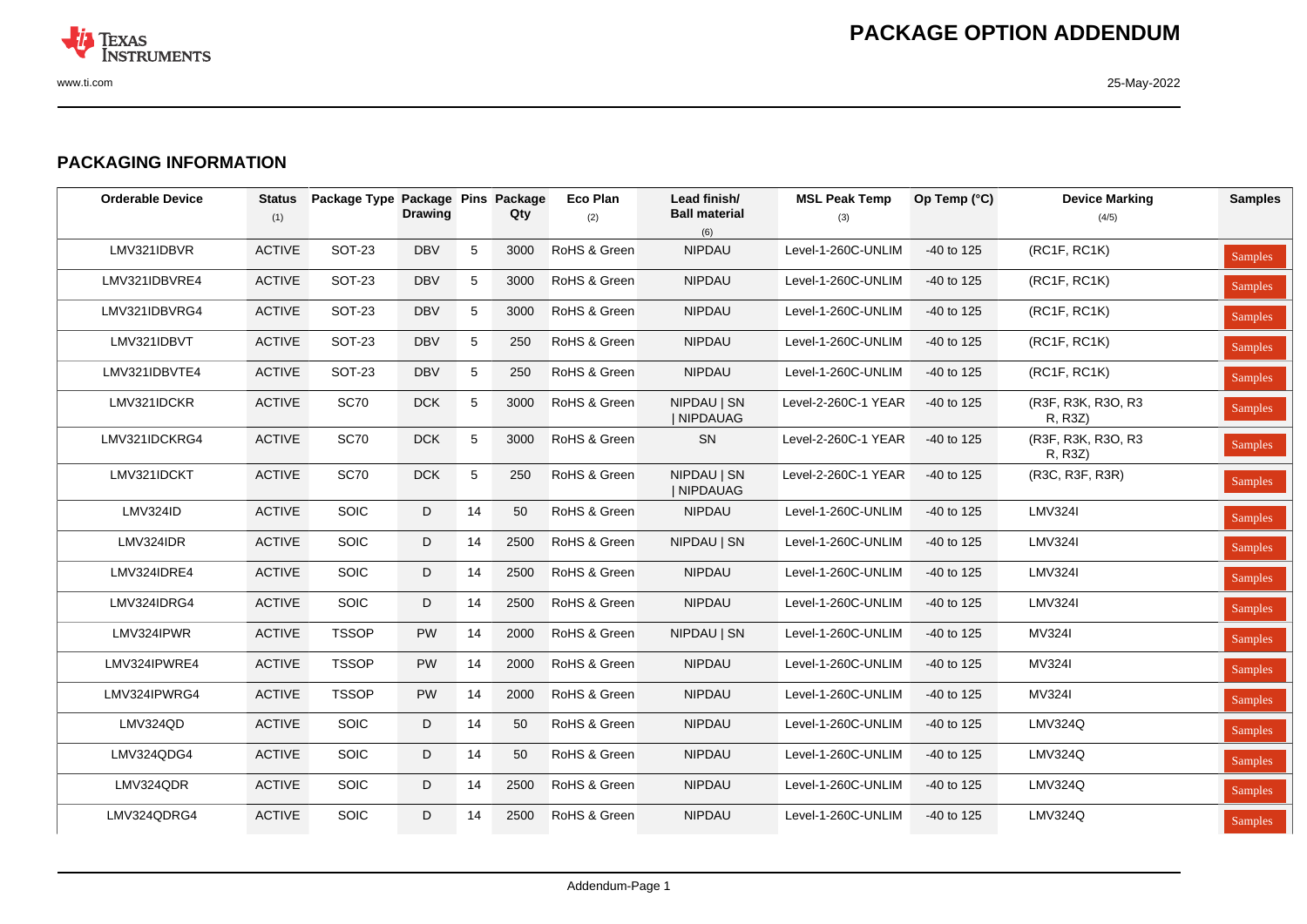

| <b>Orderable Device</b> | <b>Status</b><br>(1) | Package Type Package Pins Package | <b>Drawing</b> |    | Qty  | Eco Plan<br>(2) | Lead finish/<br><b>Ball material</b><br>(6) | <b>MSL Peak Temp</b><br>(3) | Op Temp (°C) | <b>Device Marking</b><br>(4/5) | <b>Samples</b> |
|-------------------------|----------------------|-----------------------------------|----------------|----|------|-----------------|---------------------------------------------|-----------------------------|--------------|--------------------------------|----------------|
| LMV324QPW               | <b>ACTIVE</b>        | <b>TSSOP</b>                      | PW             | 14 | 90   | RoHS & Green    | NIPDAU                                      | Level-1-260C-UNLIM          | -40 to 125   | <b>MV324Q</b>                  | Samples        |
| LMV324QPWR              | <b>ACTIVE</b>        | <b>TSSOP</b>                      | PW             | 14 | 2000 | RoHS & Green    | NIPDAU   SN                                 | Level-2-260C-1 YEAR         | -40 to 125   | MV324Q                         | Samples        |
| LMV324QPWRE4            | <b>ACTIVE</b>        | <b>TSSOP</b>                      | PW             | 14 | 2000 | RoHS & Green    | SN                                          | Level-2-260C-1 YEAR         | -40 to 125   | <b>MV324Q</b>                  | Samples        |
| LMV358ID                | <b>ACTIVE</b>        | <b>SOIC</b>                       | D              | 8  | 75   | RoHS & Green    | <b>NIPDAU</b>                               | Level-1-260C-UNLIM          | -40 to 125   | MV358I                         | Samples        |
| LMV358IDDUR             | <b>ACTIVE</b>        | <b>VSSOP</b>                      | <b>DDU</b>     | 8  | 3000 | RoHS & Green    | NIPDAU                                      | Level-1-260C-UNLIM          | -40 to 125   | RA5R                           | Samples        |
| LMV358IDDURG4           | <b>ACTIVE</b>        | <b>VSSOP</b>                      | <b>DDU</b>     | 8  | 3000 | RoHS & Green    | <b>NIPDAU</b>                               | Level-1-260C-UNLIM          | -40 to 125   | RA5R                           | Samples        |
| LMV358IDG4              | <b>ACTIVE</b>        | SOIC                              | D              | 8  | 75   | RoHS & Green    | NIPDAU                                      | Level-1-260C-UNLIM          | -40 to 125   | <b>MV358I</b>                  | Samples        |
| LMV358IDGKR             | <b>ACTIVE</b>        | <b>VSSOP</b>                      | <b>DGK</b>     | 8  | 2500 |                 | RoHS & Green NIPDAU   NIPDAUAG              | Level-2-260C-1 YEAR         | $-40$ to 125 | (R5B, R5Q, R5R)                | Samples        |
| LMV358IDGKRG4           | <b>ACTIVE</b>        | <b>VSSOP</b>                      | <b>DGK</b>     | 8  | 2500 | RoHS & Green    | <b>NIPDAUAG</b>                             | Level-2-260C-1 YEAR         | -40 to 125   | (R5B, R5Q, R5R)                | Samples        |
| LMV358IDR               | <b>ACTIVE</b>        | SOIC                              | D              | 8  | 2500 | RoHS & Green    | NIPDAU   SN                                 | Level-1-260C-UNLIM          | -40 to 125   | MV358I                         | Samples        |
| LMV358IDRE4             | <b>ACTIVE</b>        | SOIC                              | D              | 8  | 2500 | RoHS & Green    | NIPDAU                                      | Level-1-260C-UNLIM          | -40 to 125   | MV358I                         | Samples        |
| LMV358IDRG4             | <b>ACTIVE</b>        | SOIC                              | D              | 8  | 2500 | RoHS & Green    | NIPDAU                                      | Level-1-260C-UNLIM          | -40 to 125   | MV358I                         | Samples        |
| LMV358IPW               | <b>ACTIVE</b>        | <b>TSSOP</b>                      | PW             | 8  | 150  | RoHS & Green    | NIPDAU                                      | Level-1-260C-UNLIM          | -40 to 125   | MV358I                         | Samples        |
| LMV358IPWG4             | <b>ACTIVE</b>        | <b>TSSOP</b>                      | PW             | 8  | 150  | RoHS & Green    | <b>NIPDAU</b>                               | Level-1-260C-UNLIM          | -40 to 125   | <b>MV358I</b>                  | Samples        |
| LMV358IPWR              | <b>ACTIVE</b>        | <b>TSSOP</b>                      | PW             | 8  | 2000 | RoHS & Green    | NIPDAU   SN                                 | Level-2-260C-1 YEAR         | $-40$ to 125 | <b>MV358I</b>                  | Samples        |
| LMV358IPWRE4            | <b>ACTIVE</b>        | <b>TSSOP</b>                      | PW             | 8  | 2000 | RoHS & Green    | NIPDAU                                      | Level-1-260C-UNLIM          | $-40$ to 125 | <b>MV358I</b>                  | Samples        |
| LMV358IPWRG4            | <b>ACTIVE</b>        | <b>TSSOP</b>                      | PW             | 8  | 2000 | RoHS & Green    | NIPDAU                                      | Level-1-260C-UNLIM          | $-40$ to 125 | <b>MV358I</b>                  | Samples        |
| LMV358QD                | <b>ACTIVE</b>        | SOIC                              | D              | 8  | 75   | RoHS & Green    | NIPDAU                                      | Level-1-260C-UNLIM          | -40 to 125   | <b>MV358Q</b>                  | Samples        |
| LMV358QDDUR             | <b>ACTIVE</b>        | <b>VSSOP</b>                      | <b>DDU</b>     | 8  | 3000 | RoHS & Green    | <b>NIPDAU</b>                               | Level-1-260C-UNLIM          | $-40$ to 125 | <b>RAHR</b>                    | Samples        |
| LMV358QDDURG4           | <b>ACTIVE</b>        | <b>VSSOP</b>                      | DDU            | 8  | 3000 | RoHS & Green    | NIPDAU                                      | Level-1-260C-UNLIM          | $-40$ to 125 | <b>RAHR</b>                    | <b>Samples</b> |
| LMV358QDG4              | <b>ACTIVE</b>        | <b>SOIC</b>                       | D              | 8  | 75   | RoHS & Green    | <b>NIPDAU</b>                               | Level-1-260C-UNLIM          | -40 to 125   | MV358Q                         | Samples        |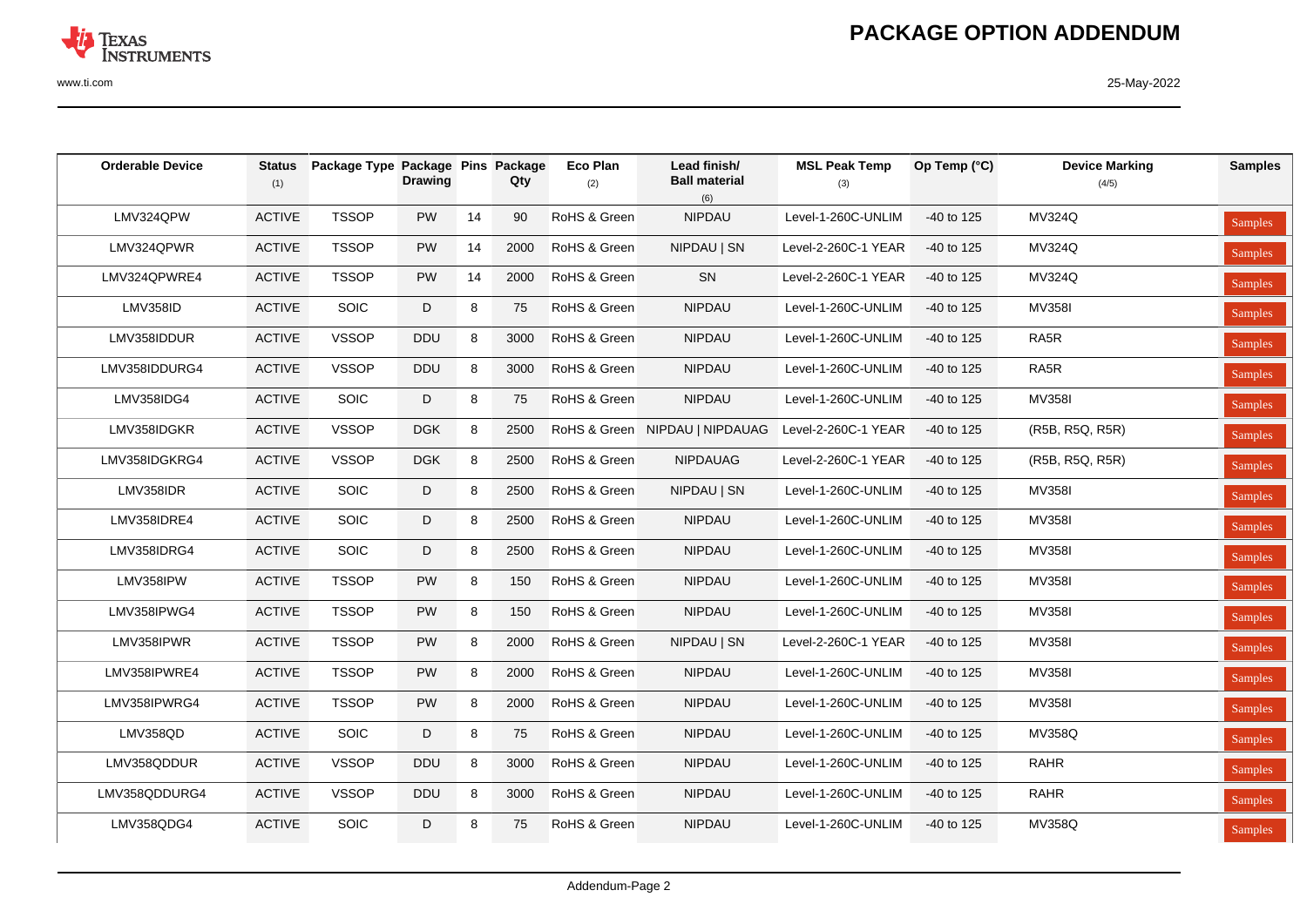| <b>Orderable Device</b> | <b>Status</b> | Package Type Package Pins Package |                |    |      | Eco Plan     | Lead finish/         | <b>MSL Peak Temp</b> | Op Temp $(^{\circ}C)$ | <b>Device Marking</b> | <b>Samples</b> |
|-------------------------|---------------|-----------------------------------|----------------|----|------|--------------|----------------------|----------------------|-----------------------|-----------------------|----------------|
|                         | (1)           |                                   | <b>Drawing</b> |    | Qty  | (2)          | <b>Ball material</b> | (3)                  |                       | (4/5)                 |                |
|                         |               |                                   |                |    |      |              | (6)                  |                      |                       |                       |                |
| LMV358QDGKR             | <b>ACTIVE</b> | <b>VSSOP</b>                      | <b>DGK</b>     | -8 | 2500 | RoHS & Green | <b>NIPDAU</b>        | Level-1-260C-UNLIM   | -40 to 125            | (RHO, RHR)            | Samples        |
| LMV358QDGKRG4           | <b>ACTIVE</b> | <b>VSSOP</b>                      | <b>DGK</b>     | -8 | 2500 | RoHS & Green | <b>NIPDAU</b>        | Level-1-260C-UNLIM   | $-40$ to 125          | (RHO, RHR)            | Samples        |
| LMV358ODR               | <b>ACTIVE</b> | <b>SOIC</b>                       | D              | 8  | 2500 | RoHS & Green | <b>NIPDAU</b>        | Level-1-260C-UNLIM   | -40 to 125            | MV358Q                | Samples        |
| LMV358QPWR              | <b>ACTIVE</b> | <b>TSSOP</b>                      | <b>PW</b>      | -8 | 2000 | RoHS & Green | NIPDAU   SN          | Level-2-260C-1 YEAR  | -40 to 125            | MV358Q                | Samples        |

**(1)** The marketing status values are defined as follows:

**ACTIVE:** Product device recommended for new designs.

**LIFEBUY:** TI has announced that the device will be discontinued, and a lifetime-buy period is in effect.

**NRND:** Not recommended for new designs. Device is in production to support existing customers, but TI does not recommend using this part in a new design.

**PREVIEW:** Device has been announced but is not in production. Samples may or may not be available.

**OBSOLETE:** TI has discontinued the production of the device.

<sup>(2)</sup> RoHS: TI defines "RoHS" to mean semiconductor products that are compliant with the current EU RoHS requirements for all 10 RoHS substances, including the requirement that RoHS substance do not exceed 0.1% by weight in homogeneous materials. Where designed to be soldered at high temperatures. "RoHS" products are suitable for use in specified lead-free processes. TI may reference these types of products as "Pb-Free".

RoHS Exempt: TI defines "RoHS Exempt" to mean products that contain lead but are compliant with EU RoHS pursuant to a specific EU RoHS exemption.

Green: TI defines "Green" to mean the content of Chlorine (CI) and Bromine (Br) based flame retardants meet JS709B low halogen requirements of <=1000ppm threshold. Antimony trioxide based flame retardants must also meet the  $\leq$ =1000ppm threshold requirement.

**(3)** MSL, Peak Temp. - The Moisture Sensitivity Level rating according to the JEDEC industry standard classifications, and peak solder temperature.

**(4)** There may be additional marking, which relates to the logo, the lot trace code information, or the environmental category on the device.

**(5)** Multiple Device Markings will be inside parentheses. Only one Device Marking contained in parentheses and separated by a "~" will appear on a device. If a line is indented then it is a continuation of the previous line and the two combined represent the entire Device Marking for that device.

**(6)** Lead finish/Ball material - Orderable Devices may have multiple material finish options. Finish options are separated by a vertical ruled line. Lead finish/Ball material values may wrap to two lines if the finish value exceeds the maximum column width.

**Important Information and Disclaimer:**The information provided on this page represents TI's knowledge and belief as of the date that it is provided. TI bases its knowledge and belief on information provided by third parties, and makes no representation or warranty as to the accuracy of such information. Efforts are underway to better integrate information from third parties. TI has taken and continues to take reasonable steps to provide representative and accurate information but may not have conducted destructive testing or chemical analysis on incoming materials and chemicals. TI and TI suppliers consider certain information to be proprietary, and thus CAS numbers and other limited information may not be available for release.